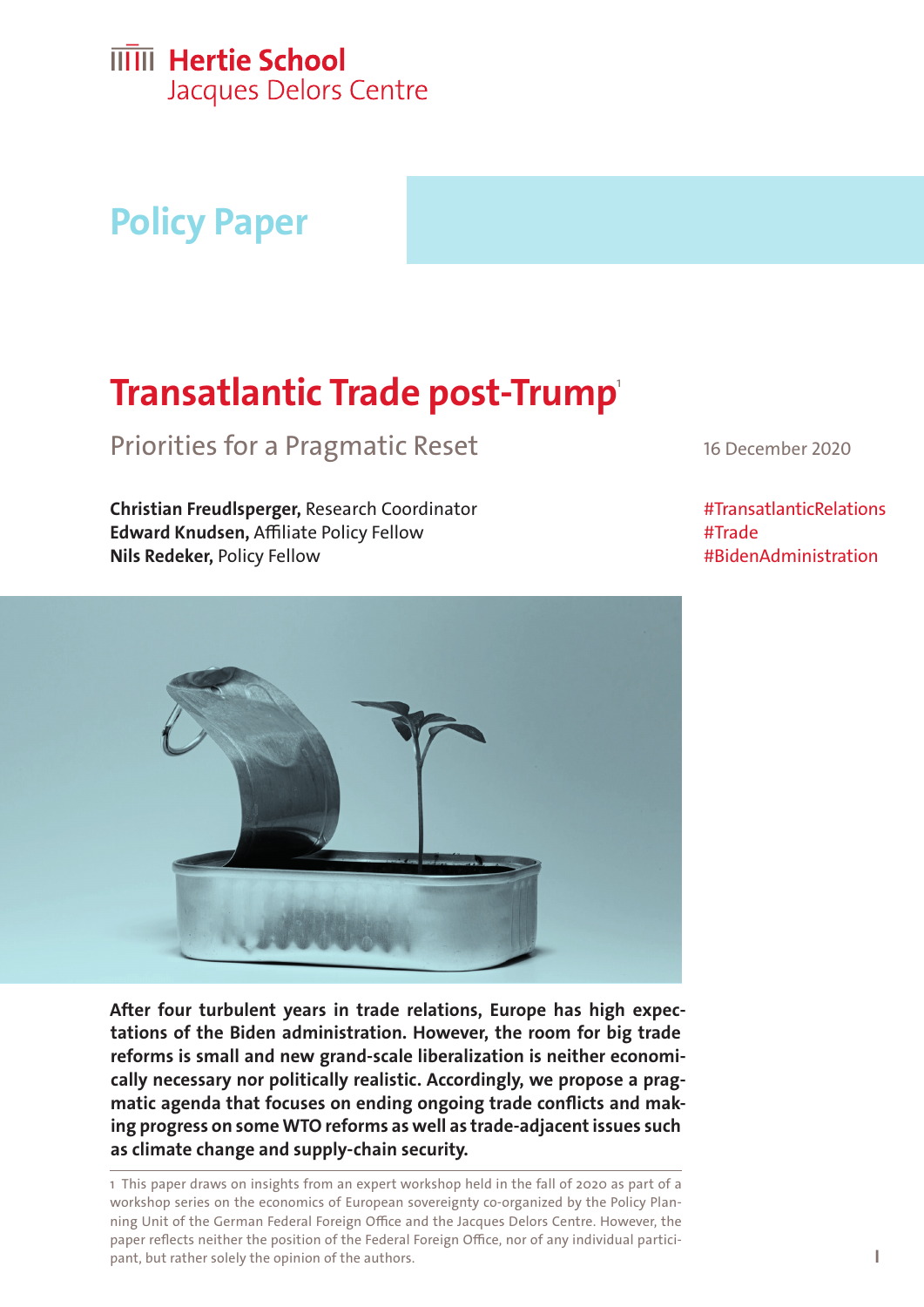# **IIII** Hertie School

Jacques Delors Centre

# **Table of Contents**

| 1            | General recommendations for a pragmatic transatlantic agenda |                                                        |  |
|--------------|--------------------------------------------------------------|--------------------------------------------------------|--|
|              |                                                              |                                                        |  |
|              |                                                              |                                                        |  |
| $\mathbf{2}$ |                                                              |                                                        |  |
|              | 2.1                                                          |                                                        |  |
|              | 2.2                                                          | Priority 2: Strengthening trade defense and supply     |  |
|              |                                                              |                                                        |  |
|              | 2.3                                                          | Priority 3: Putting trade policy at the service of the |  |
|              |                                                              |                                                        |  |
|              | 2.4                                                          | Priority 4: Making headway on WTO reforms              |  |
|              |                                                              |                                                        |  |
|              |                                                              |                                                        |  |
|              |                                                              |                                                        |  |
|              |                                                              |                                                        |  |
|              |                                                              |                                                        |  |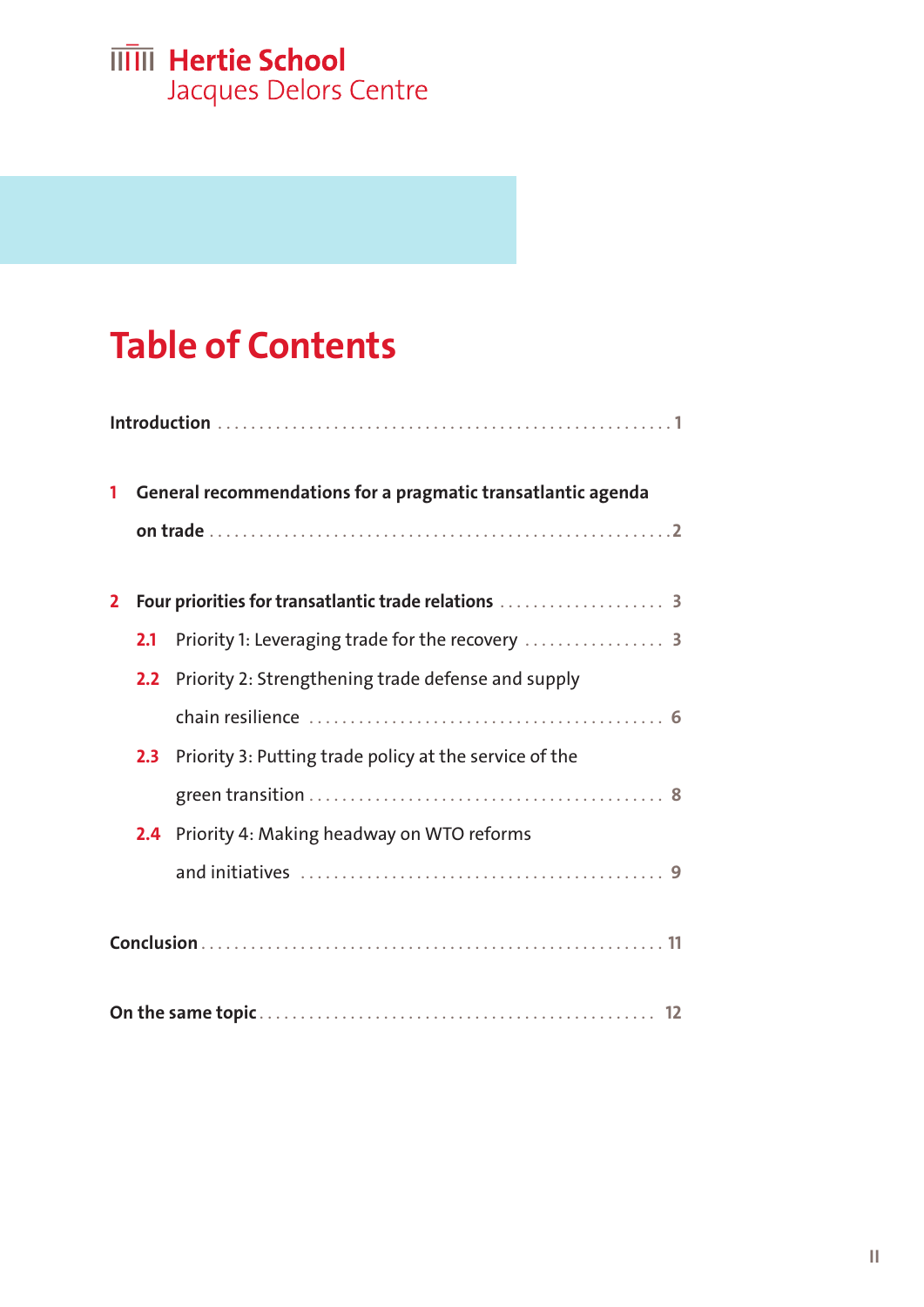## <span id="page-2-0"></span>**Introduction**

After four turbulent years in trade relations, Europe has high expectations for the Biden administration. Given the economic fallout of the COVID-19 pandemic, there is a strong desire to turn the page on the conflicts that flared up and festered under Trump. Against this backdrop, the European Union (EU) has already published an all-encompassing proposal for a new transatlantic agenda with the Biden administration.2 The broad strategy still lacks details on trade but underlines that the EU wishes to harness transatlantic trade for its economic recovery, steer the global trade system back into calmer, more predictable waters, and find common ground on issues such as China and green trade. It is unlikely that these hopes will all be fulfilled. While the President-elect has been a proponent of free trade for much of his political career, on the campaign trail he promised a "foreign policy for the middle class", stressed domestic manufacturing, and drew close links between trade and national security. A return to the "old normal" is therefore unlikely.

In search of a new normal, this paper maps out a transatlantic trade agenda for the coming years. We argue, first, that such an agenda needs to be grounded in realistic expectations of what can be achieved. Political room for maneuver on trade is limited on both sides of the Atlantic and the macro-economic effect of resolving most of the issues on the table would be small. Going big on trade is thus neither realistic nor advisable, in terms of expending political capital.

A sober assessment nonetheless reveals several areas in which political progress in the next four years is possible. This includes ending the unproductive tariff spiral between the US and EU, alleviating some concerns about World Trade Organization (WTO) policies, and a constructive coordination of measures on trade resilience, carbon border adjustment and green trade. For all of these issues, sequencing will be key. As the saying goes, "nothing succeeds like success." Accordingly, the EU should focus on delivering quick wins, both bilaterally and in reforming the multilateral trade system. It can use these as stepping stones towards resolving more contentious long-term issues such as comprehensive WTO reform.

We start by introducing some general recommendations for a pragmatic transatlantic trade agenda in the coming years. We then move on to a more detailed discussion of EU and US interests in four areas that dominate the current European debate on trade policy: first, leveraging trade for the recovery; second, strengthening economic resilience; third, putting trade at the service of the green transition; and finally, reforming the multilateral trade system. In each area, we discuss European and US priorities and show where there is room for smaller short-term agreements, and where a longer-term strategy is needed.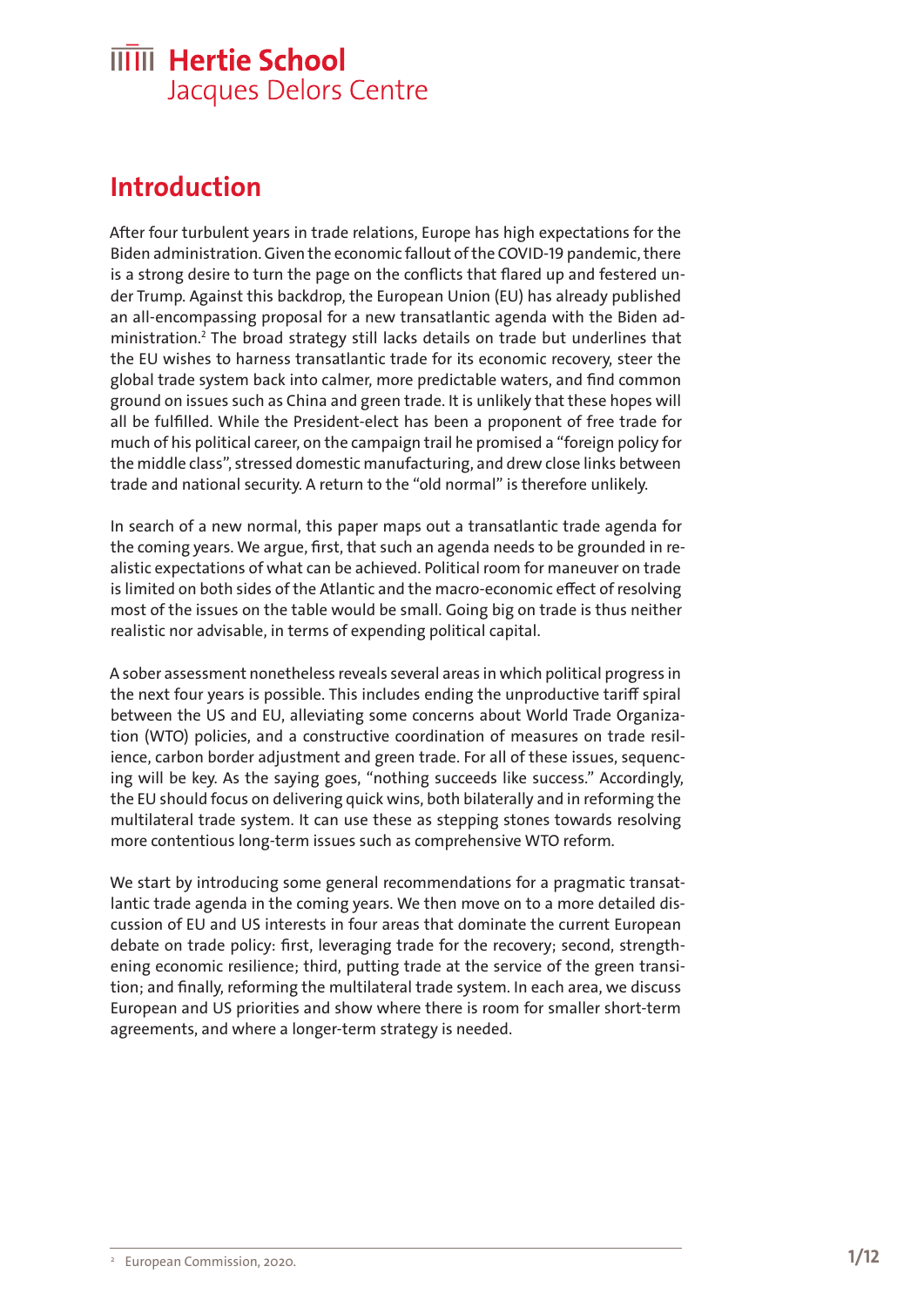## <span id="page-3-0"></span>**1 General recommendations for a pragmatic transatlantic agenda on trade**

Three general recommendations should guide how the EU shapes its trade policy towards the incoming US administration.

First, EU strategy should start with a **realistic assessment of the macro-economic role of trade** in the current crisis. Much of the European policy debate currently centres on the idea that reducing uncertainty in the multilateral trade system and pushing ahead with new bi- and plurilateral agreements is important to counteract the economic repercussions of the coronavirus crisis.<sup>3</sup> However, as we discuss in more detail below, the economic gains of specific agreements are limited, take a long time to be realized and are unlikely to reach the sectors that currently suffer most from the pandemic. Trade policy is, thus, an ineffective tool for fostering growth in the short run. Therefore, from an economic point of view, there is no need to rush into new trade agreements. The EU should focus on maximizing the substantive gains from trade in related areas such as climate and supply chain resilience.

Second, the EU should be transparent about the fact that the **political room for manoeuvre is small** on both sides of the Atlantic. Lately, the EU has had its own difficulties with bringing comprehensive trade agreements across the finish line, and recent experience with the Comprehensive Economic and Trade Agreement (CETA) and EU-Mercosur agreement has not increased Member States' appetite for grand bargains. Equally important, the US—and especially the Democratic Party—remain deeply divided on the merits of trade liberalization. Given the manifold domestic issues the country faces, striking new trade deals or engaging in grand-scale reforms of the multilateral trade system will not be a priority for the incoming administration.<sup>4</sup> Although Biden's management of transatlantic trade relations will be less erratic and protectionist than his predecessor's, any significant alterations to trade relations will require extensive time and effort.

#### **Figure 1: Overview of EU and US interests**



**"The EU's strategy should start with a realistic assessment of the macro-economic role of trade in the current crisis."**

<sup>3</sup> [European Commission, 2020.](https://ec.europa.eu/commission/presscorner/detail/en/ip_20_1058)

<sup>4</sup> [Pew Research, 2020.](https://www.pewresearch.org/politics/2020/08/13/important-issues-in-the-2020-election/)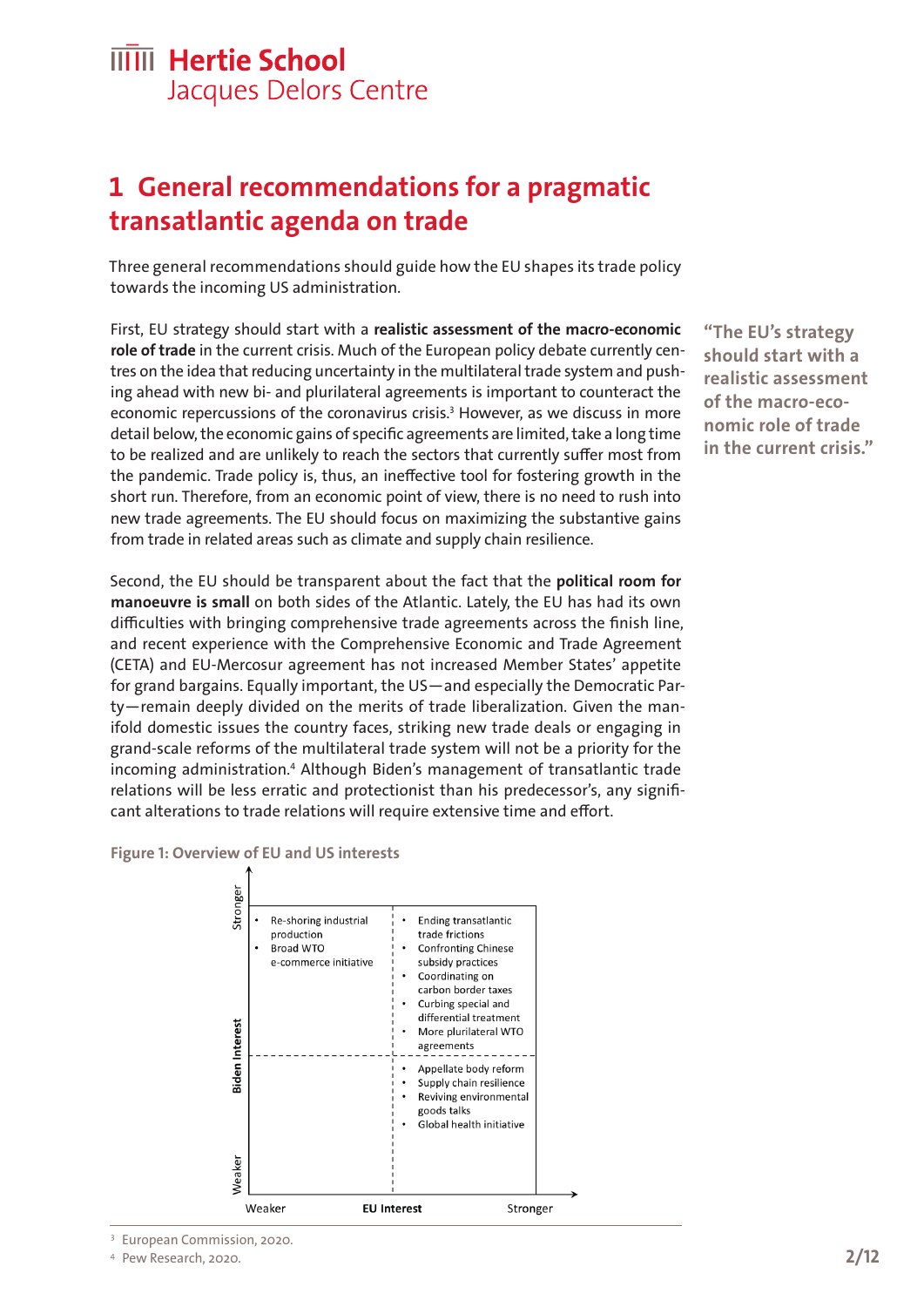Despite all these caveats, substantive movement is possible. Figure 1 summarizes the positions of the European Commission and a future Biden administration on key issues. It shows that while some interests will continue to diverge, there is also overlap on important issues (upper right quadrant). Making progress in these areas will go a long way not just in delivering policy goals but also in showing that the rule-based trade system is still able to produce substantive shared gains. However, to tap this potential, sequencing will be key. Nothing is as convincing as success and the EU should **focus on delivering quick wins,** both bilaterally and in reforming the multilateral system, and use them as stepping stones to work towards common positions on more all-embracing reforms and agreements. The remainder of this paper discusses EU and US interests on key issues in more detail and describes possible quick wins, thornier areas where more efforts are needed, and issues where little progress is to be expected.

## <span id="page-4-0"></span>**2 Four priorities for transatlantic trade relations**

#### <span id="page-4-1"></span>**2.1 Priority 1: Leveraging trade for the recovery**

In recent months, economic recovery has become a focal point of the European trade policy debate. With coronavirus infection rates once again spiking all over Europe, some of the more optimistic economic forecasts based on the strong rebound during the summer now seem out of reach. The Commission currently estimates EU growth will drop by about 7.4% in 2020 and the full recovery will not come until well into 2022.<sup>5</sup> Consequently, the role that trade could play in boosting growth has become crucial for the EU.

To promote this, a key priority of the EU is **to reduce uncertainty for European exporters by easing bilateral trade tensions** with the US. Trade conflicts between the US and EU have been on the rise ever since the introduction of new American import tariffs on steel and aluminium in 2018. The EU responded with retaliatory measures. Tensions further increased when the US leveraged a WTO ruling on European aircraft giant Airbus subsidies to slap more than €6 billion in countervailing measures on European agricultural products at the end of 2019. In November 2020, the EU followed suit by using a similar WTO ruling on US subsidies for rival manufacturer Boeing to introduce €4 billion in tariffs on US exports ranging from tractors to ketchup and cheddar cheese.

It is important to note that the overall macro-economic effects of these conflicts remain small. Compared to total trade between the EU and the US the share of goods affected by additional tariffs has remained very low.6 Moreover, data shows that despite the conflicts, overall exports into the US have outpaced European shipments to the rest of the world in recent years (see Figure 2).7 Moreover, while trade tensions with the US did lead to a notable increase in overall uncertainty for European exporters, recent research shows that the effect that such insecurities have on actual output and investment is much lower than suggested by the

<sup>5</sup> [European Commission, 2020.](https://ec.europa.eu/info/sites/info/files/economy-finance/ip136_en.pdf)

<sup>6</sup> [Bundesbank, 2020.](https://www.bundesbank.de/resource/blob/822438/306c76bad7214946ac90075a442691ad/mL/2020-01-protektionismus-data.pdf)

<sup>7</sup> [European Commission, 2019.](https://publications.jrc.ec.europa.eu/repository/bitstream/JRC112036/jrc112036_jrc112036_scienceforpolicyreport_final.pdf)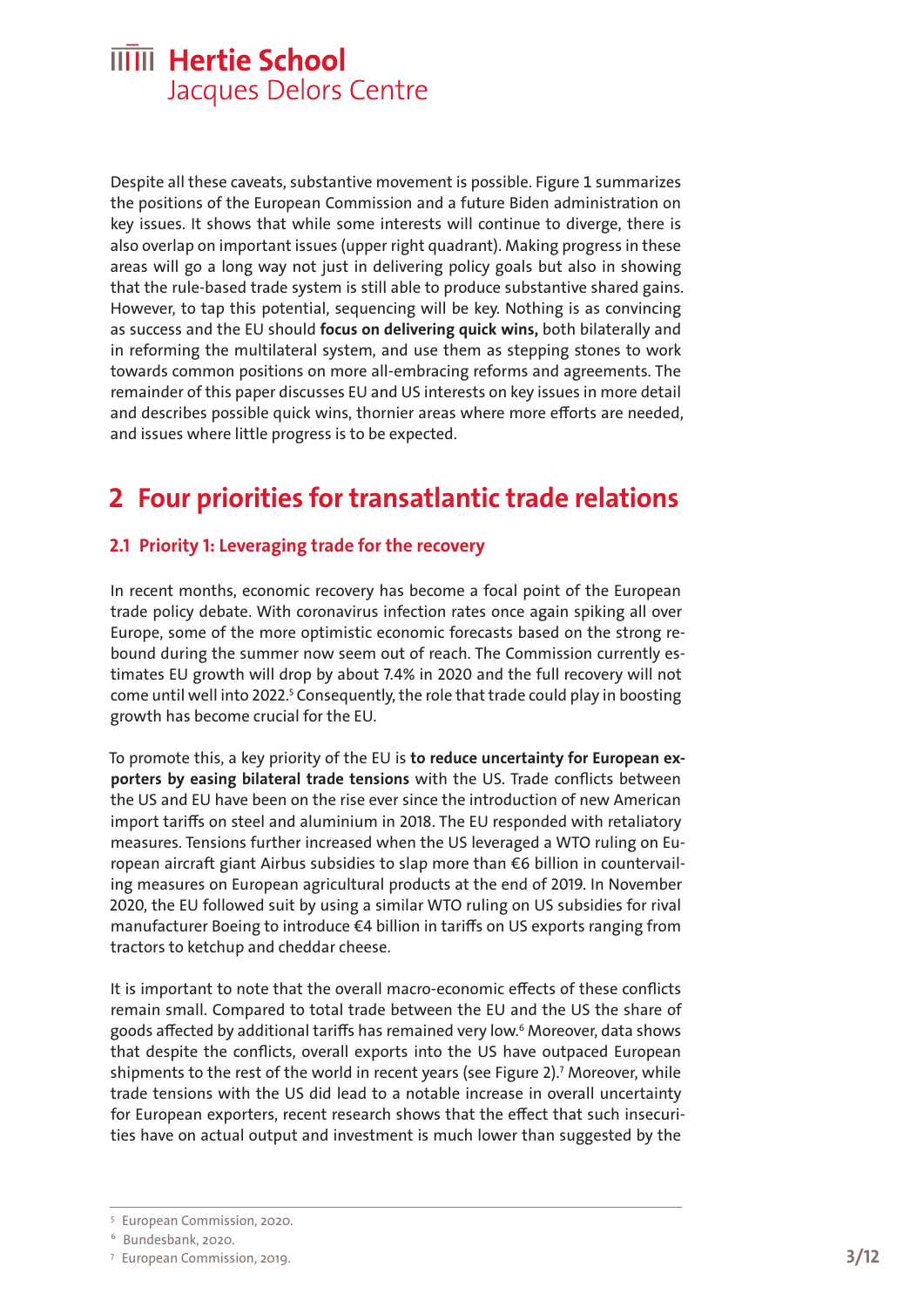strong reactions on stock markets.<sup>8</sup> However, these conflicts do entail significant and unproductive costs for the affected sectors and, accordingly, should be curtailed.



**Figure 2: Development of trade-weighted tariffs between the EU and the US**

Reducing bilateral trade tensions is an area where European interests jibe with the Biden administration. On the campaign trail, Joe Biden has shown willingness to rebuild cooperative trade relations with the EU and end what a close adviser called Trump's "artificial trade wars" with allies.<sup>9</sup> Critically, given that Trump's justification for the tariffs was based on national security grounds (Section 232 of the Trade Expansion Act of 1962), the incoming president would be able to revoke the import duties even in the now-likely case of a divided government. After four years of mutual tariff spirals, the EU should, therefore, seek to negotiate a general bilateral understanding on lifting the recent tariffs and countervailing measures on both sides of the Atlantic. This should also include a settlement of the protracted Boeing-Airbus dispute. Here, the EU should leverage the fresh start under Biden to find an agreement based on a common acknowledgement that both sides have a legitimate interest in producing long-range aircrafts and that this requires some form of public support. Beyond reducing uncertainty, some European policymakers argue that the EU should use the crisis as an opportunity to **push ahead with bilateral trade agreements,** including a new attempt at negotiating a comprehensive transatlantic trade deal.<sup>10</sup> By opening up foreign markets and reducing trade costs, the argument goes, such agreements can boost the output of Europe's export industries and add sorely needed revenues and growth for European firms.<sup>11</sup> However, arguments that portray trade deals as a tool for boosting growth as part of overall recovery efforts should be taken with caution.

On the one hand, the economic case for using trade as a recovery instrument is far from clear-cut. First, the economic gains of new trade deals take time to come through. Most contemporary trade models assume that benefits from trade arise mainly through dynamic effects such as a reallocation of resources from less to

Own calculations based on Eurostat (2020)

<sup>8</sup> [Davis, 2019.](https://review.chicagobooth.edu/economics/2019/article/trade-policy-upending-markets-not-investment)

<sup>9</sup> [Financial Times, 2020.](https://www.ft.com/content/25d54717-2803-45f3-b54a-9b147e9a8951)

<sup>10</sup> [Handelsblatt, 2020;](https://www.handelsblatt.com/politik/international/nach-der-us-wahl-joe-biden-und-die-eu-transatlantische-problemzonen/26606278.html%3Fticket%3DST-3714022-BO7UdB0sagdu7Rt4Cfns-ap1) [Tagesspiegel, 2020.](https://www.tagesspiegel.de/politik/die-usa-und-europa-ein-neues-ttip-vergesst-die-chlorhuehner-werden-wir-kuehner/26645478.html)

<sup>&</sup>lt;sup>11</sup> [Financial Times, 2020.](https://www.ft.com/content/95dcaac2-162e-4ff4-aca5-bb852f03b1e9)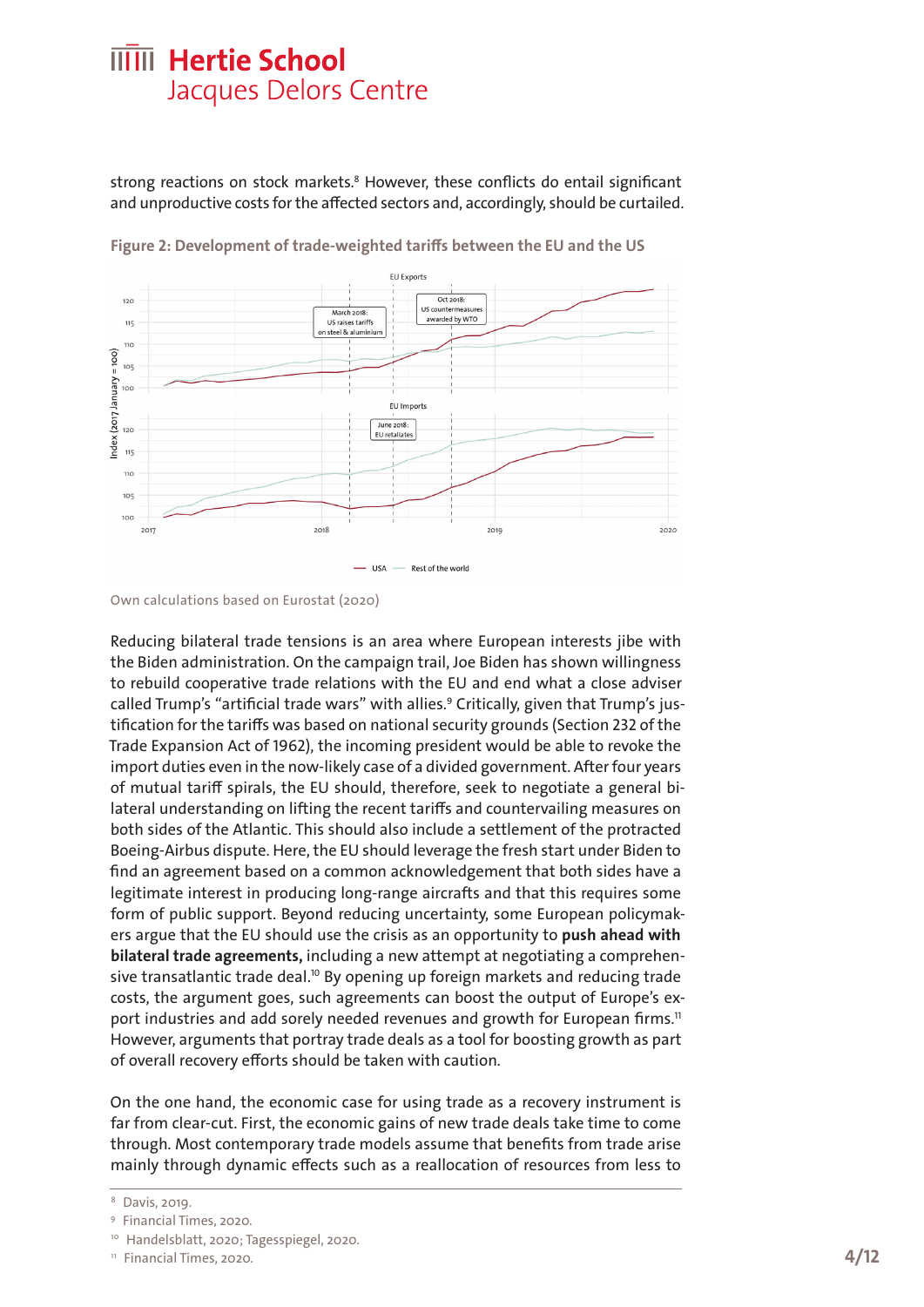more productive firms and increased innovation due to more competition.<sup>12</sup> This requires capital and workers to be shifted between sectors and firms. Trade gains, therefore, do not occur overnight and often involve substantial adjustment costs. Moreover, the economic benefits from individual agreements are modest. WTObound tariffs have been declining over recent decades and, today, often do not differ that much from preferential trade agreements. Most gains from new deals, therefore, occur through the reduction of non-tariff trade barriers, which makes their welfare effects much more indirect. To take the example of the failed Transatlantic Trade and Investment Partnership (TTIP), the Commission estimated a long-run increase of about 0.5% of GDP over the course of 10 years.<sup>13</sup> These are, of course, non-trivial effects, but they do not amount to the boost needed in a deep crisis. Moreover, the hardest hit sectors (such as services) and countries (mostly tourism-dependent Southern European countries) will see few benefits from such agreements, certainly in the near-term.

On the other hand, reaching all-encompassing new trade deals is politically fraught. In the EU, their merits are increasingly questioned and the fate of the CETA and Mercosur agreements has cast serious doubt on the Union's very ability to implement its "deep and comprehensive" free trade agenda. Given that tariffs across the Atlantic are already low, any agreement between the US and the EU would need to focus on regulatory convergence. The TTIP negotiations revealed that preferences about the right product and service standards often diverge substantially and in many cases are rooted in legitimate national differences over the proper level of precaution. There is little to suggest that this has changed in recent years.

Moreover, in the US, Biden's base is deeply divided on trade.<sup>14</sup> He pursued a deliberately "big tent" approach during the 2020 campaign, relying on progressive activists as his core base, but also wooing suburban conservatives. This leaves the President-elect with no clear-cut constituency when it comes to trade. His "buy American, make it in America, innovate in America" statements suggest he may retain some of Trump's policies and, indeed, he has echoed Trump's demands on bringing manufacturing jobs home ('reshoring'). Similarly, his recent nomination of Congresswoman Katherine Tai as US trade representative is widely seen as pointing towards a more labor- and environment-focused trade agenda. At the same time, Biden will also be under pressure from more centrist elements of the Democratic Party to pursue a more liberalizing approach. As with the Trump administration, the relative influence of different camps will ebb and flow over time.

Regardless of the direction Biden wishes to take, the myriad veto points within the US system will limit his autonomy in pursuing his trade agenda. Most notably, Trade Promotion Authority, which is an impermanent power granted to the US president to broker trade deals, expires on July 1, 2021. Its renewal will be critical for any larger-scale trade agreements, and it seems likely that some Republicans and progressive Democrats will oppose an extension. Finally, the odds of a comprehensive transatlantic trade deal are reduced by the fact that much of Biden's political capital will need to be spent at home. Surveys show that Americans are much more concerned with domestic issues than foreign policy or international trade. Indeed, the President-elect has already pledged that he will

**"Myriad veto points within the US system will limit Biden's autonomy in pursuing his trade agenda."**

<sup>&</sup>lt;sup>12</sup> [Melitz and Trefler 2012;](https://www.aeaweb.org/articles?id=10.1257/jep.26.2.91) [Feenstra 2018.](https://pubs.aeaweb.org/doi/pdfplus/10.1257/jep.32.2.25)

<sup>&</sup>lt;sup>13</sup> [European Commission, 2017.](https://trade.ec.europa.eu/doclib/docs/2017/march/tradoc_155462.pdf)

<sup>&</sup>lt;sup>14</sup> [New York Times, 2020.](https://www.nytimes.com/2020/10/28/business/economy/democrats-biden-trade.html)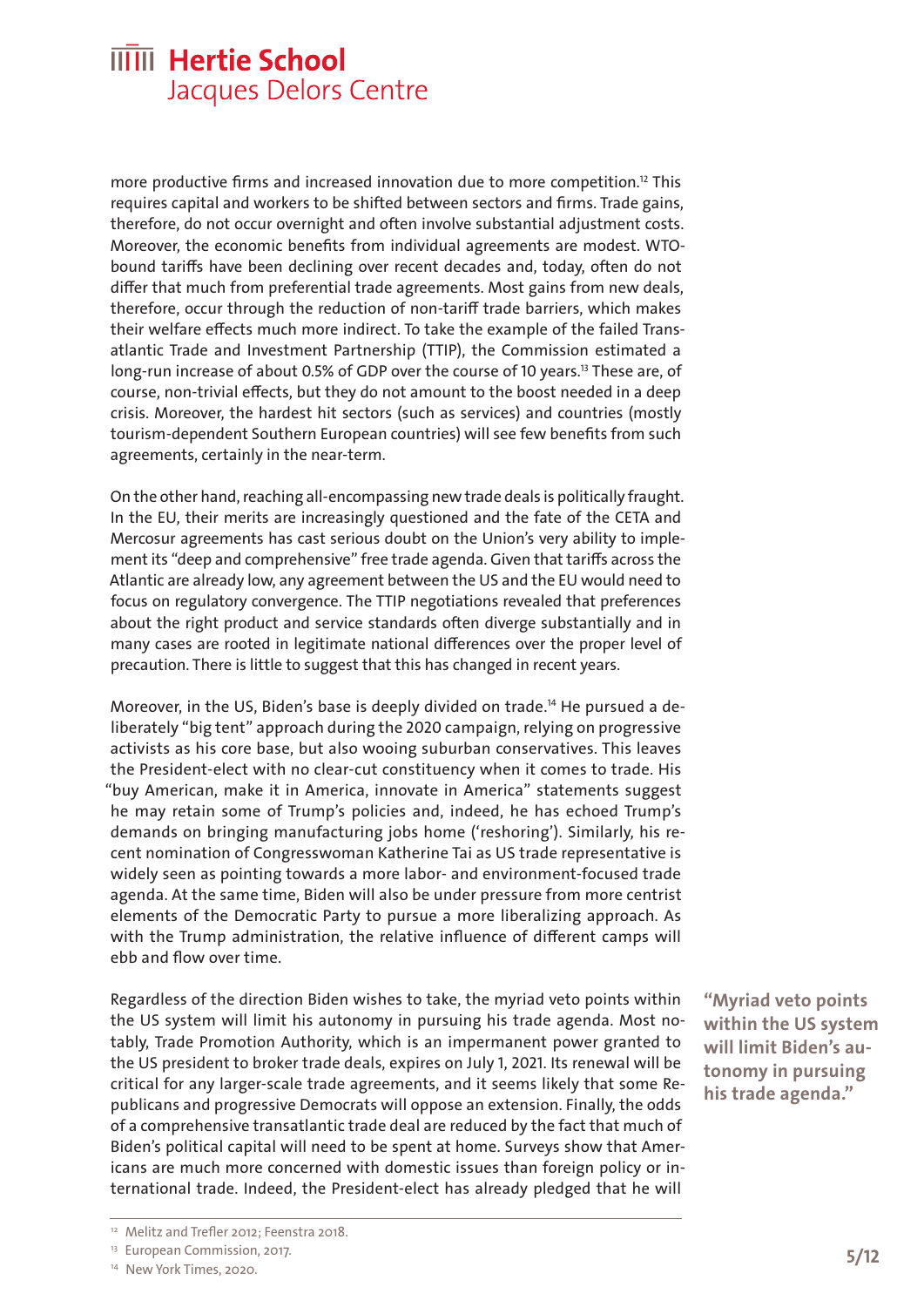not enter any new trade agreements before he has made "major investments at home and in our workers". <sup>15, 16</sup>

The EU should, therefore, be realistic about the benefits it can possibly derive from trade. It should seek to ease the tensions of recent years and strive for limited sectoral liberalization and regulatory convergence, especially in areas such as telecommunications in which transatlantic standards would help to balance the regulatory influence of China. However, the grand trade initiatives that some European policy-makers are dreaming of would require investing a great deal of political capital without delivering significant economic gains in the foreseeable future.

#### **Quick wins to prioritize:**

Reducing US import tariffs on steel and aluminum; ending Airbus-Boeing WTO dispute and lifting countervailing measures in the EU and the US

#### **Possible long-term policies to pursue:**

Limited bilateral tariff reductions in specific sectors; regulatory convergence in less controversial areas

**Shelved for now:** Reaching a deep and comprehensive transatlantic trade agreement

#### <span id="page-7-0"></span>**2.2 Priority 2: Strengthening trade defense and supply chain resilience**

A second priority of EU trade policy is a broad push for more economic sovereignty. The general aim is to strengthen the EU's ability to pursue its economic interests free of external coercion, fend off the distortive effects that foreign subsidies have on the competitiveness of European firms, and make key supply chains more resilient to economic shocks and political influence. In trade policy, this strategy is taking shape in two areas.

First, the EU aims to strengthen its trade defense toolbox. There is a growing perception amongst European policymakers that the EU's current instruments are too slow, too weak, and too limited in scope to grapple with the growing weaponization of trade by others. To remedy these shortcomings, a new European foreign investment screening mechanism became fully operational in October 2020. The agenda also includes new rules on foreign subsidies enabling the EU to seek redress against state-backed firms selling into the single market. Further defensive instruments are likely to follow.

Second, the EU wants to increase the resilience of European supply chains. Given the temporary disruption of some production networks during the early phase of the COVID crisis, the Commission has identified key sectors — such as pharmaceuticals, electric batteries, aerospace and digital — where it plans to reduce supply chain risks through a combination of strategic stockpiling, diversification and re-shoring.17 The plan is still hazy with rather ill-defined end goals. Early

<sup>&</sup>lt;sup>15</sup> [Pew Research Center, 2020.](https://www.pewresearch.org/politics/2020/08/13/important-issues-in-the-2020-election/)

<sup>&</sup>lt;sup>16</sup> [New York Times, 2020.](https://www.nytimes.com/2020/12/02/opinion/biden-interview-mcconnell-china-iran.html)

<sup>17</sup> [Carl et al., 2020.](https://ec.europa.eu/commission/presscorner/detail/en/SPEECH_20_1776)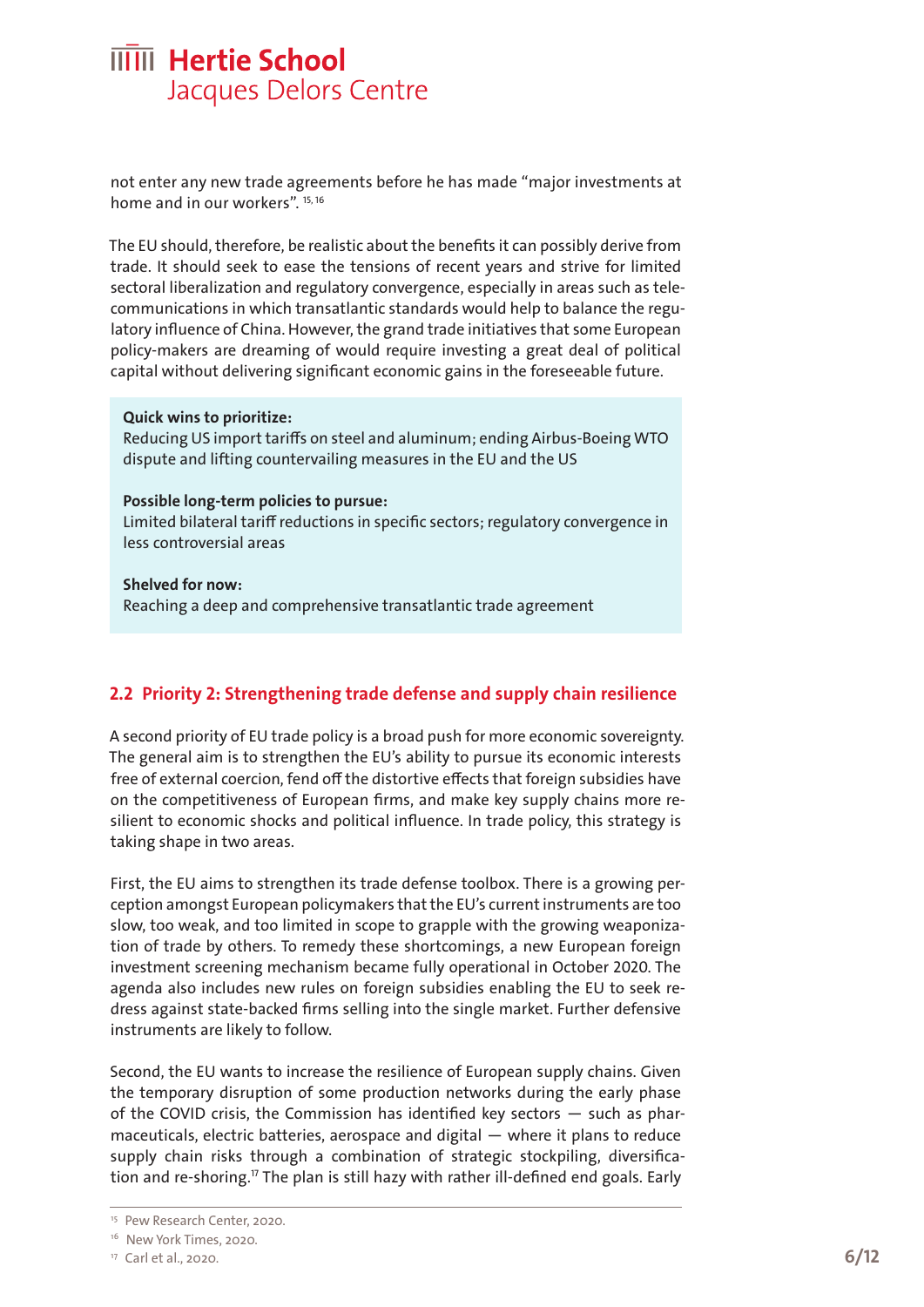assessments show that while there are specific goods where EU dependency on, say, China is risky,<sup>18</sup> it is not generally over-dependent on global supply chains, and any re-shoring of production would often lead to less and not more diversification.19 Nonetheless, the issue will remain a defining feature of the European trade agenda.

While defensive measures and steps to increase supply chain resilience are taken unilaterally, the EU is keen to seek greater transatlantic coordination on the issue. Indeed, the fact that EU attitudes and policies towards Chinese trade practices are hardening means a partial convergence of transatlantic positions on the issue. Nonetheless, the topic remains thorny.<sup>20</sup> Under Trump, Europe has become increasingly wary about the rise of uncoordinated US export bans directed at the People's Republic. The fact that more and more US producers are barred from using Chinese products or providing inputs to Chinese firms causes problems not just for those European firms that produce in the US and export to China. It also hurts firms located in the single market, especially in advanced technology, that remain deeply integrated in both US and Chinese supply chains.<sup>21</sup>

This issue is unlikely to disappear. Biden made a point of criticizing Trump's handling of the trade war, but he has also adopted a distinctly confrontational stance towards China with no hint at any cuts in export controls on technology products. Moreover, his economic plans include targeted reshoring as well as closing "supply chain vulnerabilities across a range of critical products," including "energy and grid resilience technologies, semiconductors, key electronics and related technologies, telecommunications infrastructure, and key raw materials."<sup>22</sup> However, the Biden administration is likely to seek more transatlantic cooperation when it comes to confronting Chinese trade practices. On the campaign trail, the President-elect stressed that he plans to pursue the strengthening of US supply chains ¬-jointly with American allies. This appears feasible. Indeed, the Commission has already floated the idea of a bilateral trade and technology council, creating a space to coordinate transatlantic approaches to Chinese technology and commercial practices. Moreover, to address the thorny issue of secondary sanctions, the EU should consider adopting its own extraterritorial mechanisms to sanction breaches of environmental, data protection, tax and anti-corruption laws. On the one hand, this would facilitate coordination with the US. On the other hand, it could also serve as a deterrent when the EU is threatened by US extraterritorial sanctions.

In general, the Biden administration is likely to double down on Trump's efforts to confront what it too perceives as unfair Chinese trade practices. While re-shoring significant parts of industrial production is an unrealistic goal, the EU's stance vis-à-vis China has also hardened in recent years. The EU should thus approach the incoming Biden administration, enter into a substantive dialogue on China, and strive to formulate a common transatlantic agenda on confronting unfair trade practices.

**"The Biden administration is likely to seek more transatlantic cooperation when it comes to confronting Chinese trade practices."**

<sup>&</sup>lt;sup>18</sup> Redeker and Stahl, 2020.

<sup>19</sup> [Guinea and Forsthuber, 2020.](https://ecipe.org/wp-content/uploads/2020/09/ECI_20_OccPaper_06-2020_LY03.pdf%20)

<sup>&</sup>lt;sup>20</sup> Lowe, S., 2020.

<sup>&</sup>lt;sup>21</sup> Redeker and Stahl, 2020.

<sup>22</sup> [Biden campaign 2020.](https://joebiden.com/supplychains/#)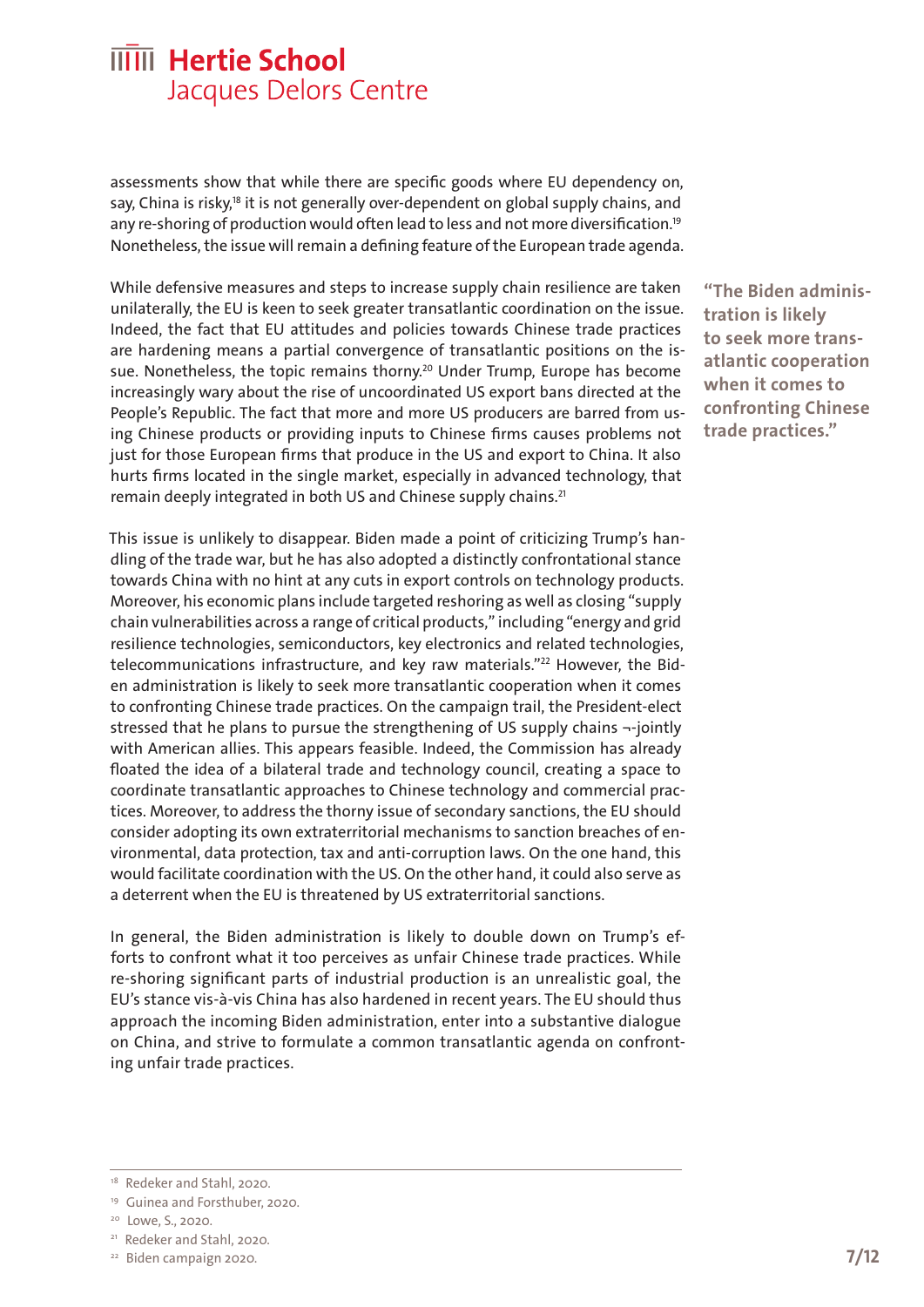#### **Quick wins to prioritize:**

Starting transatlantic dialogue forums on common positions for foreign investment screening, counteracting foreign subsidies and supply chain diversification

#### **Possible long-term policies to pursue:**  Formulating a common agenda on confronting Chinese trade practices

**Shelved for now:**  Re-shoring significant parts of EU or US production

#### <span id="page-9-0"></span>**2.3 Priority 3: Putting trade policy at the service of the green transition**

A key priority for the EU is to strengthen the link between trade policy and the green transition. First, this includes some instrument for effecting carbon border adjustment. To meet the climate targets under the landmark 2015 Paris Agreement, the EU will need to tighten its Emission Trading System (ETS). To make sure that European businesses are not undercut by imports from countries with low or zero prices on emissions, some form of carbon border adjustment is necessary.<sup>23</sup> In essence, this would amount to some form of EU import tariff that matches the difference between the EU carbon price and that of the exporting country. Critically, such measures would also reduce incentives for businesses to transfer production to countries with laxer emission constraints and thereby decrease the opportunity costs of climate action in third countries. For the EU, it is therefore an important tool to spur global climate action. In addition to levying such tariffs, the EU also plans to tinge its trade agreements in a deeper shade of green. The new Commission has pledged to include adherence to the Paris Agreement within all its trade deals, turning the voluntary targets into binding commitments. This is in line with a more general trend as the EU has been beefing up environmental rules and safeguards in many of its recent trade agreements.

However, the devil in both carbon border adjustment and greener trade agreements lies in the detailed implementation. Enacting a carbon border tax (CBT) requires not just assessing the total carbon footprint of imported goods but also determining at what point in the supply chain these emissions were created.<sup>24</sup> Even if an initial tax focuses on a small number of energy intensive goods, the process is immensely complex and prone to retaliatory measures from aggrieved trading partners as well as WTO complaints. Coordinating efforts with other allies – especially the US – will therefore be key. Similarly, the greening of preferential trade agreements (PTAs) has been met with criticism, from both environmental groups that point out that under current rules violating environmental provisions in EU trade deals has precious little consequence, $25$  and from trading partners that see such measures largely as cheap excuses for protecting European producers from foreign competition. Arriving at broadly accepted and binding green trade norms is therefore likely to be challenging – to say the least.

<sup>&</sup>lt;sup>23</sup> [Lamy, Pons and Leturq, 2020.](https://institutdelors.eu/en/publications/verdir-la-politique-commerciale-de-lue-2-aspects-economiques/)

<sup>24</sup> [Ravikumar, 2020.](https://www.technologyreview.com/2020/07/27/1005641/carbon-border-taxes-eu-climate-change-opinion/) 

<sup>25</sup> [Grain, 2020.](https://www.grain.org/en/article/6387-new-study-on-mercosur-a-bad-deal-for-climate-and-environment)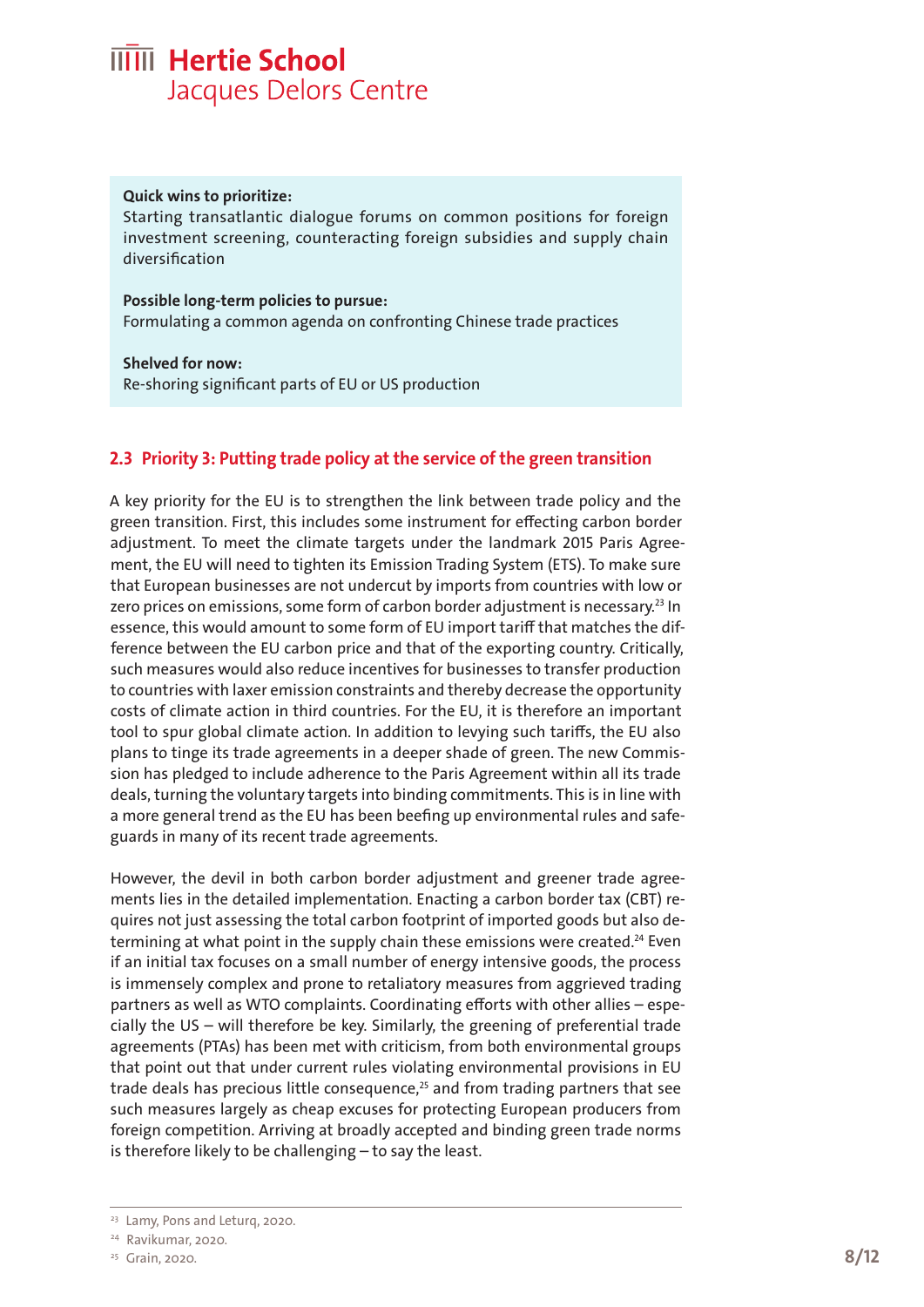Still, with the new administration there is room for productive cooperation. Joe Biden has a relatively ambitious climate plan and wants to tie it into his trade policy. During the campaign, the President-elect called for a global ban on fossil-fuel subsidies and, like the EU, floated the idea of using trade deals to set binding commitments on reducing carbon emissions. Especially when it comes to the latter, Trump's frequent use of "national security" concerns with respect to trade – enabling the White House to by-pass Congress – could now be leveraged by the Biden administration in pursuit of these ambitions. Moreover, many Democrats are open to the idea of spurring US climate action by imposing a carbon tax at home and new climate tariffs at the country's external borders. Transatlantic cooperation in this area will need stamina as any coordination on carbon border adjustment would first require the US to introduce a domestic carbon tax.26

Putting trade at the service of the green transition ranks among the foremost goals of the current European Commission. While Biden's environmental agenda has remained vague and is subject to domestic constraints, there should be room for cooperation. In the event that a CBT becomes a US priority, both sides should make sure their carbon border adjustment schemes are mutually compatible, and in line with WTO law. Both sides should also coordinate on including environmental standards and a commitment to the Paris Agreement in future trade deals.

#### **Possible long-term policies to pursue:**

Making sure that EU and US pursue compatible regimes in carbon border adjustment; work towards common norms for climate targets in FTAs

#### <span id="page-10-0"></span>**2.4 Priority 4: Making headway on WTO reforms and initiatives**

Finally, when it comes to a new transatlantic agenda on revitalizing the WTO, prioritization will be key. Here, a central focus is restoring the organization's **dispute settlement system.** The system remains key to resolving trade conflicts in a rulesbased manner but has effectively been put out of business by the US's long-standing refusal to appoint new judges to its Appellate Body (AB). Though the EU, along with other countries, has recently established an alternative appeals system and doubled down on urging the incoming administration to end the blockade, the conflict remains difficult to resolve. American misgivings about the AB long predate Trump and are rooted in a bipartisan view that the body oversteps its authority by de facto establishing a body of binding precedent (and, of course, a string of serious US defeats at its hands). While Biden is generally expected to take a more constructive stance on AB reform, he has remained largely silent on his concrete plans and has not yet committed to any of the reform proposals currently floated in the WTO and amongst trade experts.<sup>27</sup> The EU should again signal its willingness to clarify certain aspects of the AB's workings and renew its invitation to the US to rejoin the international dispute settlement system.

Still, making meaningful progress here will require time and effort. To maximize the chances of success, the EU should first of all focus on rebuilding general confidence in the WTO's capacity to deliver via some quick transatlantic wins in

**"The EU should renew its invitation to the US to rejoin the international dispute settlement system."**

<sup>&</sup>lt;sup>26</sup> There is some support for such a policy among lawmakers; [Pacrell, 2019.](https://pascrell.house.gov/news/documentsingle.aspx%3FDocumentID%3D3855%20)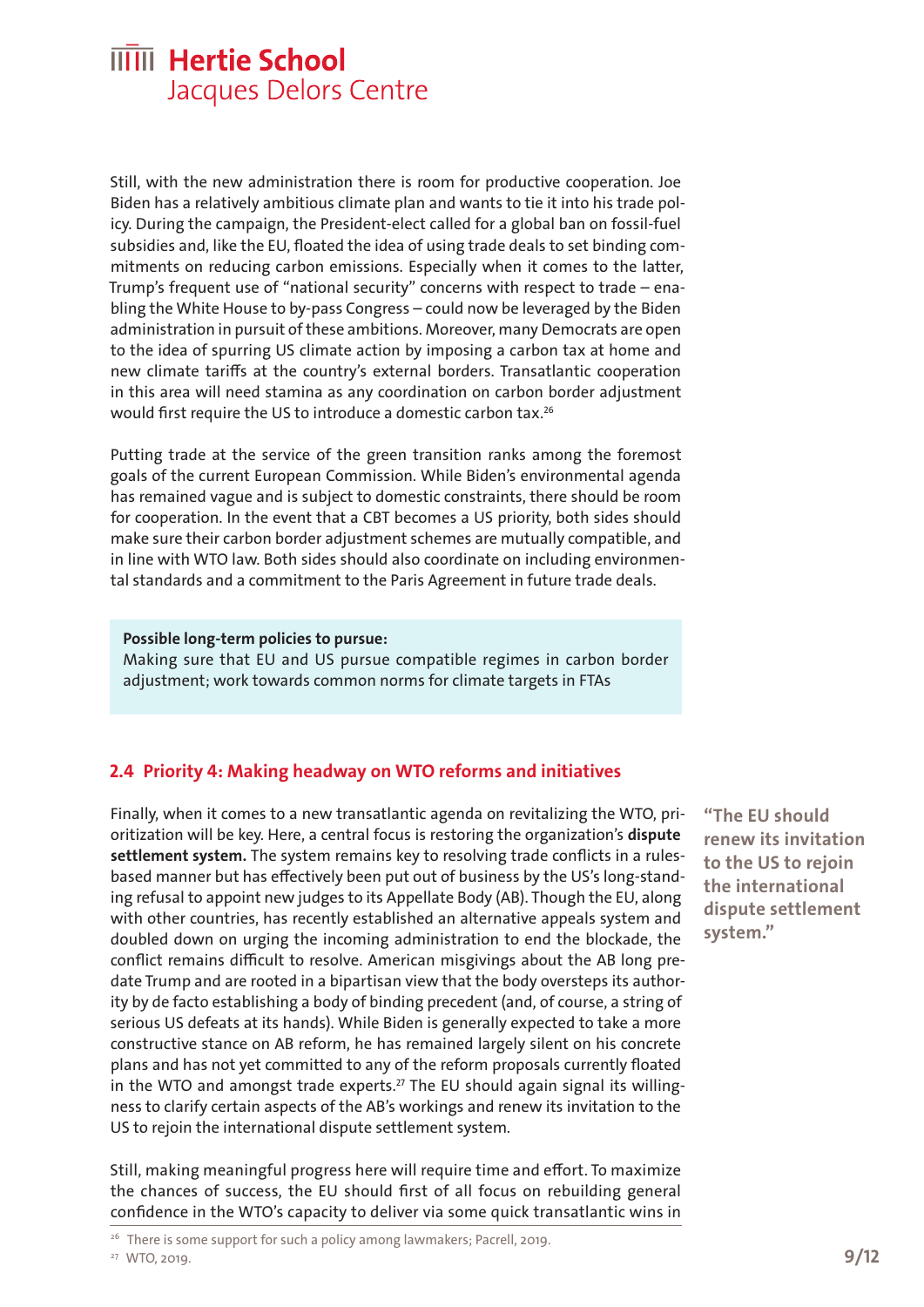the multilateral arena. In the immediate future, this would include convincing the US to drop its blockade of the proposed new Director General, Ngozi Okonjo-Iweala. In addition, the EU and the US should team up to get the ongoing negotiations on fishing subsidies across the finish line, and to revive the plurilateral talks on reducing custom duties on environmentally friendly goods that began under Obama. Transatlantic trust can also benefit from further developing a common agenda on disciplining subsidies usage under WTO rules. Both the EU and the US remain deeply dissatisfied with the fact that the current rules are "insufficient to tackle market and trade distorting subsidization existing in certain jurisdictions",28 namely China. Together with Japan, the EU and the US has proposed adding new classes of subsidies within the agreement's coverage, such as the investments of state-directed banks, unlimited guarantees or subsidies to sectors in overcapacity.29 While real reforms hinge on Chinese support and are thus unlikely in the near future, cooperating beyond the envisioned bilateral trade and technology council and teaming up at WTO-level as well will go a long way to rebuild transatlantic confidence.

Besides delivering some quick wins, restoring the basic functioning of the WTO will also require putting some of the more far-reaching and divisive issues on the back burner. For example, the EU has long championed the wider use of plurilateral agreements under WTO rules. Plurilaterals make it easier for a subset of member states to go ahead with new deals, without having to wait for everyone else's consent. While useful in theory, the necessary institutional reforms would require a lot of political capital. So far, although generally supportive, US administrations have shown little interest in prioritising the issue and this is unlikely to change under Biden. Similarly, both the EU and the US should avoid getting bogged down in the attempt to establish all-embracing WTO rules on digital trade. While the Commission has repeatedly emphasized the overlap in EU and US interests on digital services, data protection remains a massive roadblock between the two sides, especially after the European Court of Justice struck down the transatlantic Privacy Shield agreement. For the foreseeable future, considerable divergence in regulatory regimes on privacy on both sides of the Atlantic will, therefore, remain difficult to overcome.

#### **Quick wins to prioritize:**

Finish negotiations on fisheries subsidies; make progress on global health initiative; revive negotiations on Environmental Goods Agreement

#### **Possible long-term policies to pursue:**

Reform of the Appellate Body; pushing for a joint initiative on subsidies

#### **Shelved for now:**

Broad WTO e-commerce initiative covering privacy and transfers of personal data; establish new rules for plurilaterals

<sup>&</sup>lt;sup>28</sup> [European Commission, 2020.](https://trade.ec.europa.eu/doclib/docs/2020/january/tradoc_158567.pdf)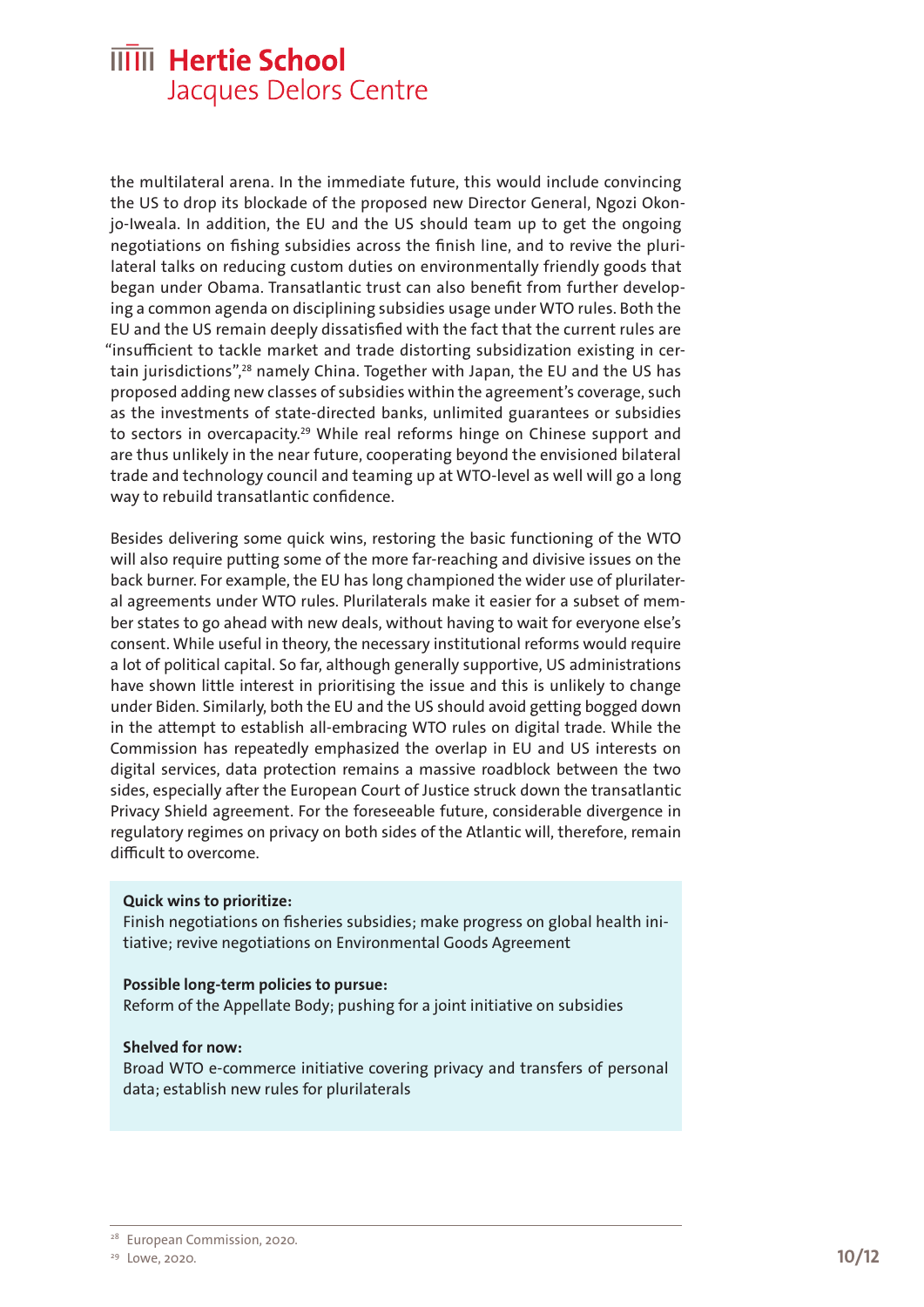## <span id="page-12-0"></span>**Conclusion**

Despite continued transatlantic differences on trade policy, the incoming Biden administration opens the door to progress on important issues. To tap its full potential, the EU should be realistic about its expectations on trade. New grand-scale liberalization is neither economically necessary for immediate relief in the middle of the COVID-crisis nor politically realistic. Instead, the EU should focus on ending the trade conflicts and making progress on some WTO reforms as well as trade-adjunct issues such as climate change and supply-chain security. In doing so, some quick wins such as removing the tariffs introduced during the Trump years, establishing new forums for trade defense coordination and bringing pending WTO initiatives across the finish line should be prioritized. Potential successes can then be used to fuel progress on more complex issues such as important WTO reforms, coordinating on carbon border adjustment or formulating a transatlantic agenda on Chinese trade practices.